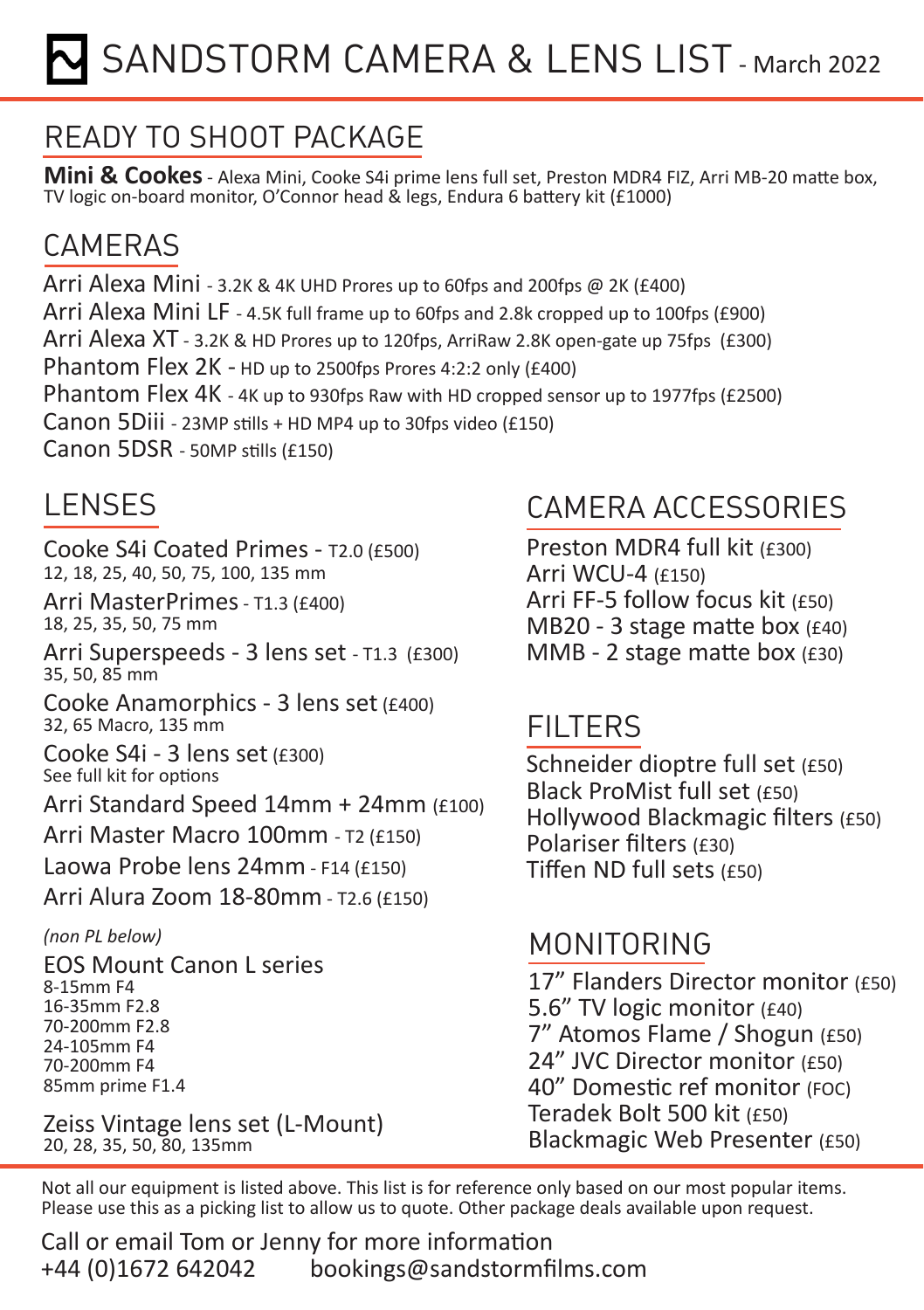# LED

S60-C SkyPanel (£100) S30-C Skypanel (£90) Orbiter kit (£200) Astera Titan 8 tube kit (£100) Astera NYX kit (£70) Astra6 1x1 bi-color panel (£25) Kinoflo 4x4 (£25) Kinoflo 2x4 (£25)

# TUNGSTEN

ArriPlus T12 12,000 (£100) Strand 10k (£100) ArriPlus 5000 '5K' (£50) ArriPlus 2000 '2K' (£25) ArriPlus 650 (£10) ArriPlus 300 (£10) ArriLite 2000 'blonde' (£20) ArriLite 800 'redhead' (£10) DLH-4 Dedolights w/dimmers (£25) ArriSoft 2500 (£20) 1250W Cyc light (£10)

## STROBE / PHOTOGRAPHY

2 x Broncolor Grafit A4 4 x Broncolor Grafit A2 8 x Broncolor Pulso 3200J F4 4 x Packshot boxlights 1 x 7ft umbrella 2 x Beauty dish w/honeycomb 2 x 6ft Octabox 2 x Square softbox 2 x Rectangular 2x4 softbox  $-(£300)$ 

#### HMI

12K ArriSun PAR (£400) 6K ArriSun PAR (£200) 2.5K ArriCompact (£100) 1.2K ArriSun PAR (£70) 575W ArriCompact (£50) 200W ArriSun PAR (£50) 125W Arri PocketPar MSR (£25)

# DISTRO / POWER

50KW Portable Generator (£150) 110KW Portable Generator (£300) w/ 125A Ceeform output only

125A 3ph distro w/outputs to 1 x 63A 3ph, 2 x 32A 3ph, 3 x 125A 3 x 32A, 6 x 16A

125A 3ph distro w/outputs to 1 x 63A 3ph, 2 x 32A 3ph, 6 x 32A 12 x 16A

63A 3ph distro

32A 3ph distro including K9's

Tungsten dimmer packs and DMX

Cabling and splitters for all outputs including splitters for 3ph and Y connectors for 32A and 16A

DMX and Lighting Desk operators available in-house on request

This list is for reference only (including the rates above) many of the items above are available in large quantities (example Skypanels, 5K's, Redheads), some items are not listed. Consumables on request. Frames and stands are on a different list. Materials on request. First bulbs included in prices above. Please use this as a picking list to allow us to quote. Other equipment available upon request.

Call or email Tom or Jenny for more information<br>+44 (0)1672 642042 bookings@sandstormfi +44 (0)1672 642042 bookings@sandstormfilms.com